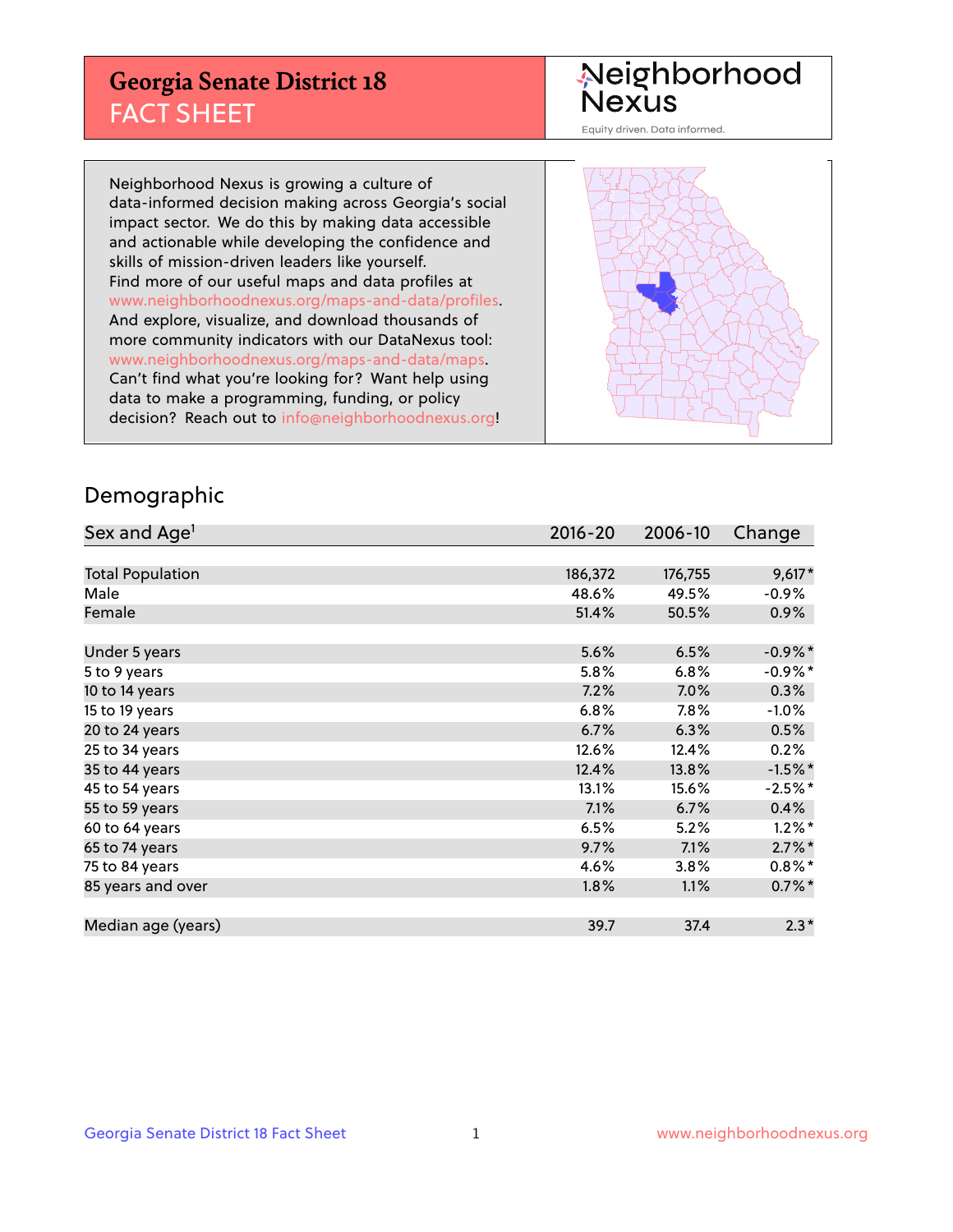## Demographic, continued...

| Race <sup>2</sup>                                            | $2016 - 20$    | 2006-10        | Change     |
|--------------------------------------------------------------|----------------|----------------|------------|
| <b>Total population</b>                                      | 186,372        | 176,755        | $9,617*$   |
| One race                                                     | 97.3%          | 98.5%          | $-1.2%$ *  |
| White                                                        | 62.0%          | 67.4%          | $-5.4\%$ * |
| <b>Black or African American</b>                             | 31.3%          | 27.9%          | $3.4\%$ *  |
| American Indian and Alaska Native                            | 0.3%           | 0.2%           | 0.1%       |
| Asian                                                        | 2.1%           | 1.5%           | 0.6%       |
| Native Hawaiian and Other Pacific Islander                   | 0.1%           | 0.0%           | 0.1%       |
| Some other race                                              | 1.6%           | 1.6%           | $-0.1%$    |
| Two or more races                                            | 2.7%           | 1.5%           | $1.2\%$ *  |
| Race alone or in combination with other race(s) <sup>3</sup> | $2016 - 20$    | 2006-10        | Change     |
| Total population                                             | 186,372        | 176,755        | $9,617*$   |
| White                                                        | 64.3%          | 68.7%          | $-4.4\%$ * |
| <b>Black or African American</b>                             | 32.6%          | 28.6%          | 4.0%*      |
| American Indian and Alaska Native                            | 0.7%           | 0.6%           | 0.1%       |
| Asian                                                        | 2.7%           | 1.8%           | $0.9\%$ *  |
| Native Hawaiian and Other Pacific Islander                   | 0.2%           | 0.0%           | 0.2%       |
| Some other race                                              | 2.4%           | 1.9%           | 0.4%       |
| Hispanic or Latino and Race <sup>4</sup>                     | $2016 - 20$    | 2006-10        | Change     |
| Total population                                             | 186,372        | 176,755        | $9,617*$   |
| Hispanic or Latino (of any race)                             | 5.1%           | 3.8%           | $1.3\%$ *  |
| Not Hispanic or Latino                                       | 94.9%          | 96.2%          | $-1.3\%$ * |
| White alone                                                  | 59.5%          | 65.4%          | $-5.9%$ *  |
| Black or African American alone                              | 31.0%          | 27.6%          | $3.3\%$ *  |
| American Indian and Alaska Native alone                      | 0.2%           | 0.2%           | 0.0%       |
| Asian alone                                                  | 2.0%           | 1.5%           | 0.5%       |
| Native Hawaiian and Other Pacific Islander alone             | 0.1%           | 0.0%           | 0.1%       |
| Some other race alone                                        | 0.1%           | 0.2%           | $-0.1%$    |
| Two or more races                                            | 1.9%           | 1.3%           | $0.6\%$ *  |
| U.S. Citizenship Status <sup>5</sup>                         | $2016 - 20$    | 2006-10        | Change     |
|                                                              |                |                | 976        |
| Foreign-born population<br>Naturalized U.S. citizen          | 7,838<br>46.7% | 6,862<br>45.0% | 1.7%       |
| Not a U.S. citizen                                           | 53.3%          | 55.0%          | $-1.7%$    |
|                                                              |                |                |            |
| Citizen, Voting Age Population <sup>6</sup>                  | 2016-20        | 2006-10        | Change     |
| Citizen, 18 and over population                              | 140,262        | 130,027        | 10,235*    |
| Male                                                         | 47.4%          | 47.9%          | $-0.5%$    |
| Female                                                       | 52.6%          | 52.1%          | 0.5%       |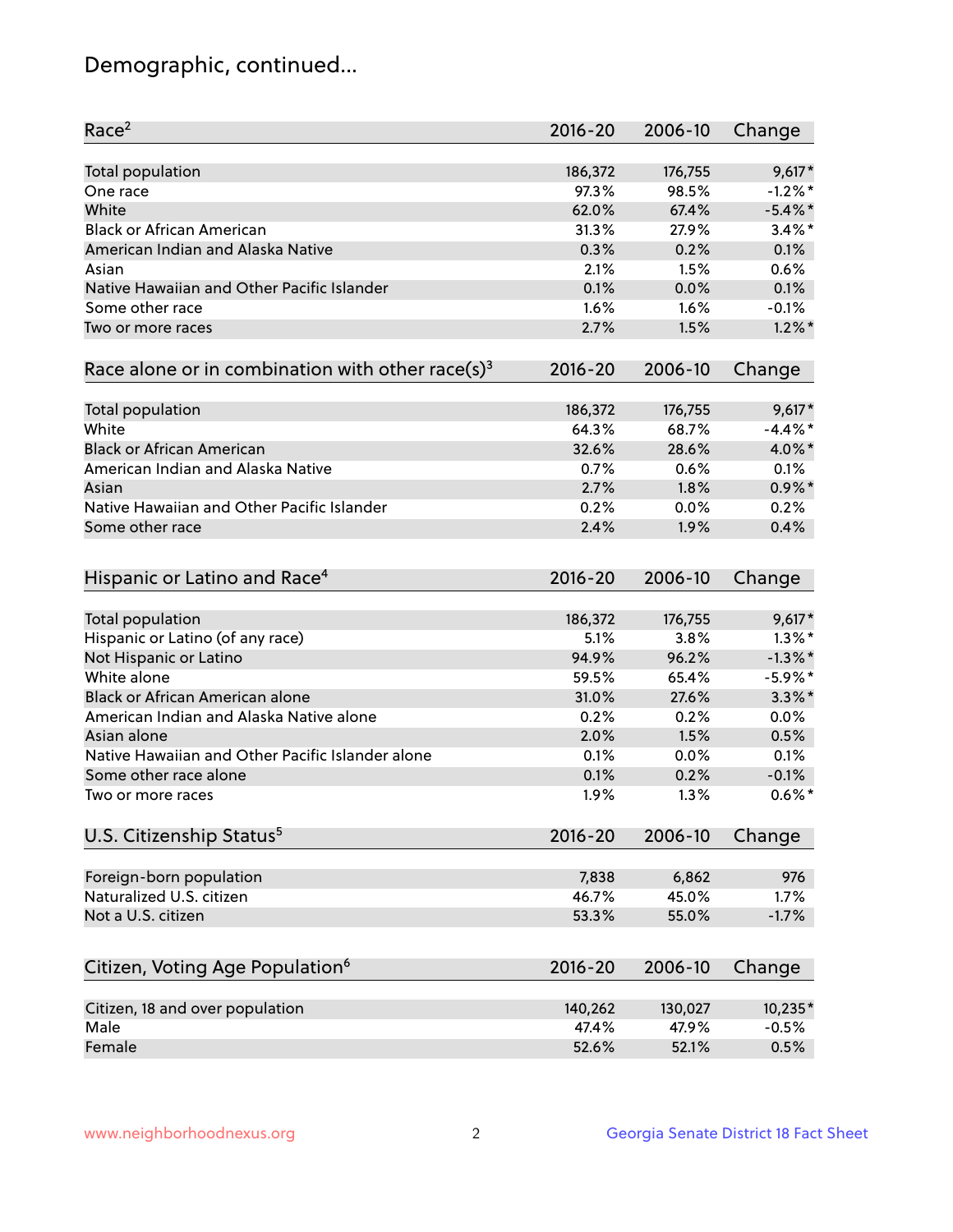#### Economic

| Income <sup>7</sup>                                 | $2016 - 20$ | 2006-10 | Change     |
|-----------------------------------------------------|-------------|---------|------------|
|                                                     |             |         |            |
| All households                                      | 70,657      | 64,715  | 5,942*     |
| Less than \$10,000                                  | 8.2%        | 7.2%    | 1.0%       |
| \$10,000 to \$14,999                                | 3.8%        | 5.3%    | $-1.5%$ *  |
| \$15,000 to \$24,999                                | 9.5%        | 10.6%   | $-1.1%$    |
| \$25,000 to \$34,999                                | 10.3%       | 11.7%   | $-1.5%$ *  |
| \$35,000 to \$49,999                                | 12.3%       | 14.3%   | $-2.0\%$ * |
| \$50,000 to \$74,999                                | 17.3%       | 19.2%   | $-1.9%$ *  |
| \$75,000 to \$99,999                                | 12.1%       | 13.5%   | $-1.4\%$ * |
| \$100,000 to \$149,999                              | 16.2%       | 11.7%   | 4.5%*      |
| \$150,000 to \$199,999                              | 5.1%        | 3.7%    | $1.4\%$ *  |
| \$200,000 or more                                   | 5.2%        | 2.7%    | $2.5\%$ *  |
| Median household income (dollars)                   | 57,314      | 50,978  | $6,336*$   |
| Mean household income (dollars)                     | 77,503      | 65,098  | 12,405*    |
| With earnings                                       | 73.4%       | 79.1%   | $-5.7\%$ * |
| Mean earnings (dollars)                             | 79,713      | 65,722  | 13,992*    |
| <b>With Social Security</b>                         | 34.2%       | 28.7%   | $5.5%$ *   |
| Mean Social Security income (dollars)               | 19,044      | 14,793  | $4,251*$   |
| With retirement income                              | 25.2%       | 21.8%   | $3.5%$ *   |
| Mean retirement income (dollars)                    | 28,760      | 22,672  | $6,088*$   |
| With Supplemental Security Income                   | 7.0%        | 4.3%    | $2.7\%$ *  |
| Mean Supplemental Security Income (dollars)         | 8,672       | 6,952   | 1,720      |
| With cash public assistance income                  | 1.3%        | 1.3%    | 0.0%       |
| Mean cash public assistance income (dollars)        | 1,297       | 3,391   | $-2,094$   |
| With Food Stamp/SNAP benefits in the past 12 months | 11.5%       | 10.2%   | 1.2%       |
|                                                     |             |         |            |
| Families                                            | 46,748      | 46,456  | 292        |
| Less than \$10,000                                  | 4.8%        | 5.1%    | $-0.3%$    |
| \$10,000 to \$14,999                                | 2.4%        | 3.0%    | $-0.6%$    |
| \$15,000 to \$24,999                                | 6.6%        | 8.8%    | $-2.2%$    |
| \$25,000 to \$34,999                                | 9.3%        | 9.6%    | $-0.3%$    |
| \$35,000 to \$49,999                                | 10.8%       | 13.6%   | $-2.8\%$ * |
| \$50,000 to \$74,999                                | 17.5%       | 20.0%   | $-2.5%$ *  |
| \$75,000 to \$99,999                                | 13.7%       | 16.3%   | $-2.6\%$ * |
| \$100,000 to \$149,999                              | 21.1%       | 15.2%   | 5.9%*      |
| \$150,000 to \$199,999                              | 6.9%        | 5.0%    | $1.9\%$ *  |
| \$200,000 or more                                   | 6.9%        | 3.6%    | $3.4\%$ *  |
| Median family income (dollars)                      | 73,118      | 62,228  | 10,889*    |
| Mean family income (dollars)                        | 92,135      | 75,241  | 16,894*    |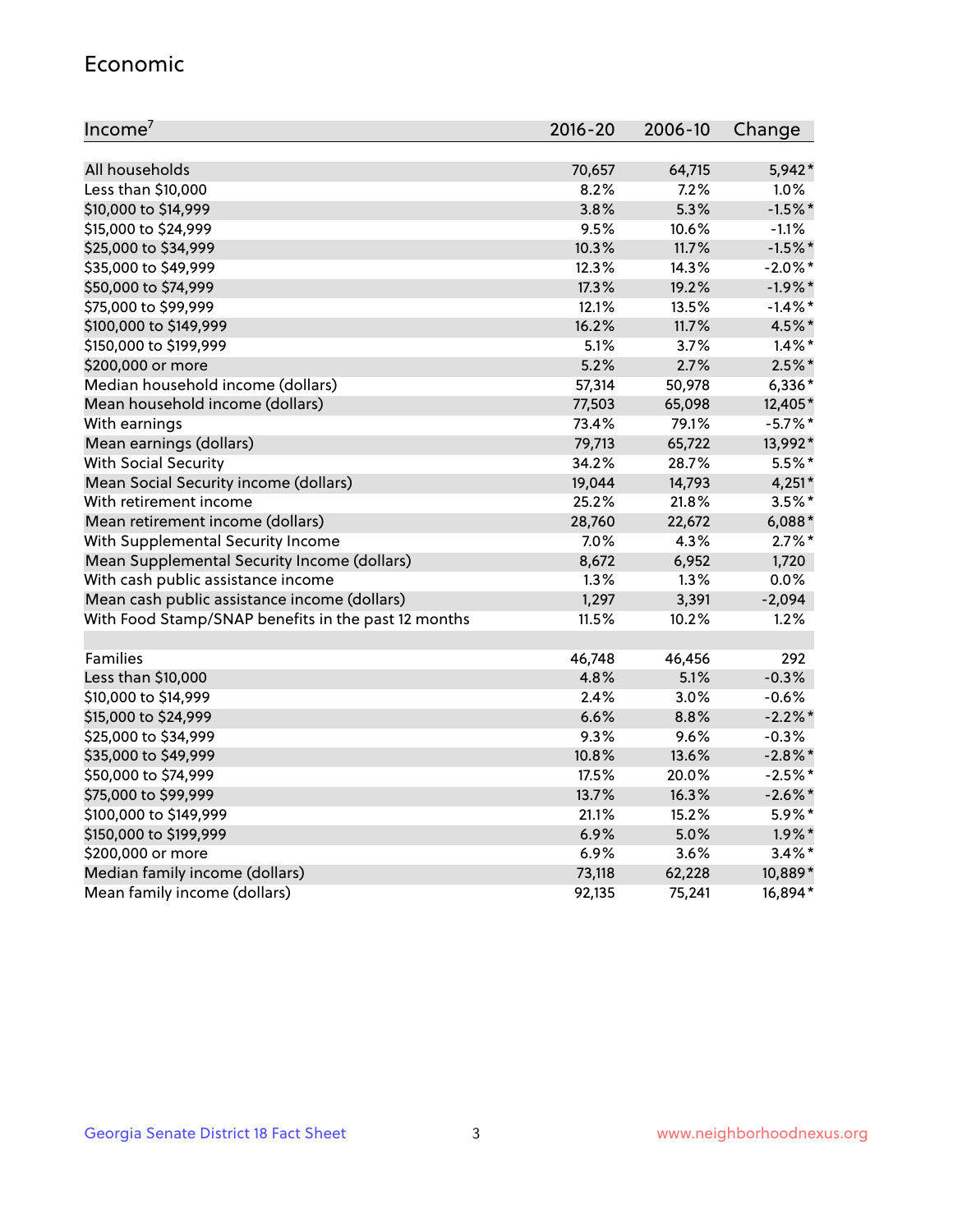## Economic, continued...

| Income, continued <sup>8</sup>                                        | $2016 - 20$ | 2006-10 | Change     |
|-----------------------------------------------------------------------|-------------|---------|------------|
|                                                                       |             |         |            |
| Nonfamily households                                                  | 23,910      | 18,259  | 5,650*     |
| Median nonfamily income (dollars)                                     | 33,709      | 30,006  | $3,703*$   |
| Mean nonfamily income (dollars)                                       | 46,011      | 37,114  | 8,898*     |
| Median earnings for workers (dollars)                                 | 34,189      | 29,612  | 4,577*     |
| Median earnings for male full-time, year-round workers<br>(dollars)   | 52,433      | 44,818  | 7,615*     |
| Median earnings for female full-time, year-round workers<br>(dollars) | 40,835      | 34,291  | $6,544*$   |
| Per capita income (dollars)                                           | 30,387      | 24,495  | 5,892*     |
|                                                                       |             |         |            |
| Families and People Below Poverty Level <sup>9</sup>                  | $2016 - 20$ | 2006-10 | Change     |
| <b>All families</b>                                                   | 11.0%       | 10.9%   | 0.1%       |
| With related children under 18 years                                  | 16.2%       | 17.5%   | $-1.3%$    |
| With related children under 5 years only                              | 24.6%       | 15.5%   | 9.1%       |
| Married couple families                                               | 6.0%        | 4.9%    | 1.1%       |
| With related children under 18 years                                  | 7.5%        | 7.2%    | 0.3%       |
| With related children under 5 years only                              | 6.8%        | 6.9%    | $-0.1%$    |
| Families with female householder, no husband present                  | 24.9%       | 32.0%   | $-7.1\%$ * |
| With related children under 18 years                                  | 34.0%       | 40.1%   | $-6.1%$    |
| With related children under 5 years only                              | 50.9%       | 30.4%   | 20.5%      |
|                                                                       |             |         |            |
| All people                                                            | 15.0%       | 14.4%   | 0.6%       |
| Under 18 years                                                        | 19.9%       | 20.9%   | $-1.0%$    |
| Related children under 18 years                                       | 19.6%       | 20.4%   | $-0.8%$    |
| Related children under 5 years                                        | 24.6%       | 23.5%   | 1.1%       |
| Related children 5 to 17 years                                        | 18.0%       | 19.4%   | $-1.4%$    |
| 18 years and over                                                     | 13.5%       | 12.3%   | 1.3%       |
| 18 to 64 years                                                        | 14.0%       | 12.9%   | 1.1%       |
| 65 years and over                                                     | 11.7%       | 8.9%    | 2.8%       |
| People in families                                                    | 12.4%       | 12.3%   | 0.1%       |
| Unrelated individuals 15 years and over                               | 26.5%       | 26.2%   | 0.3%       |
|                                                                       |             |         |            |
| Non-Hispanic white people                                             | 11.4%       | 8.7%    | $2.6\%$ *  |
| Black or African-American people                                      | 20.4%       | 27.6%   | $-7.3\%$ * |
| Asian people                                                          | 6.2%        | 9.6%    | $-3.3%$    |
| Hispanic or Latino people                                             | 25.6%       | 21.8%   | 3.8%       |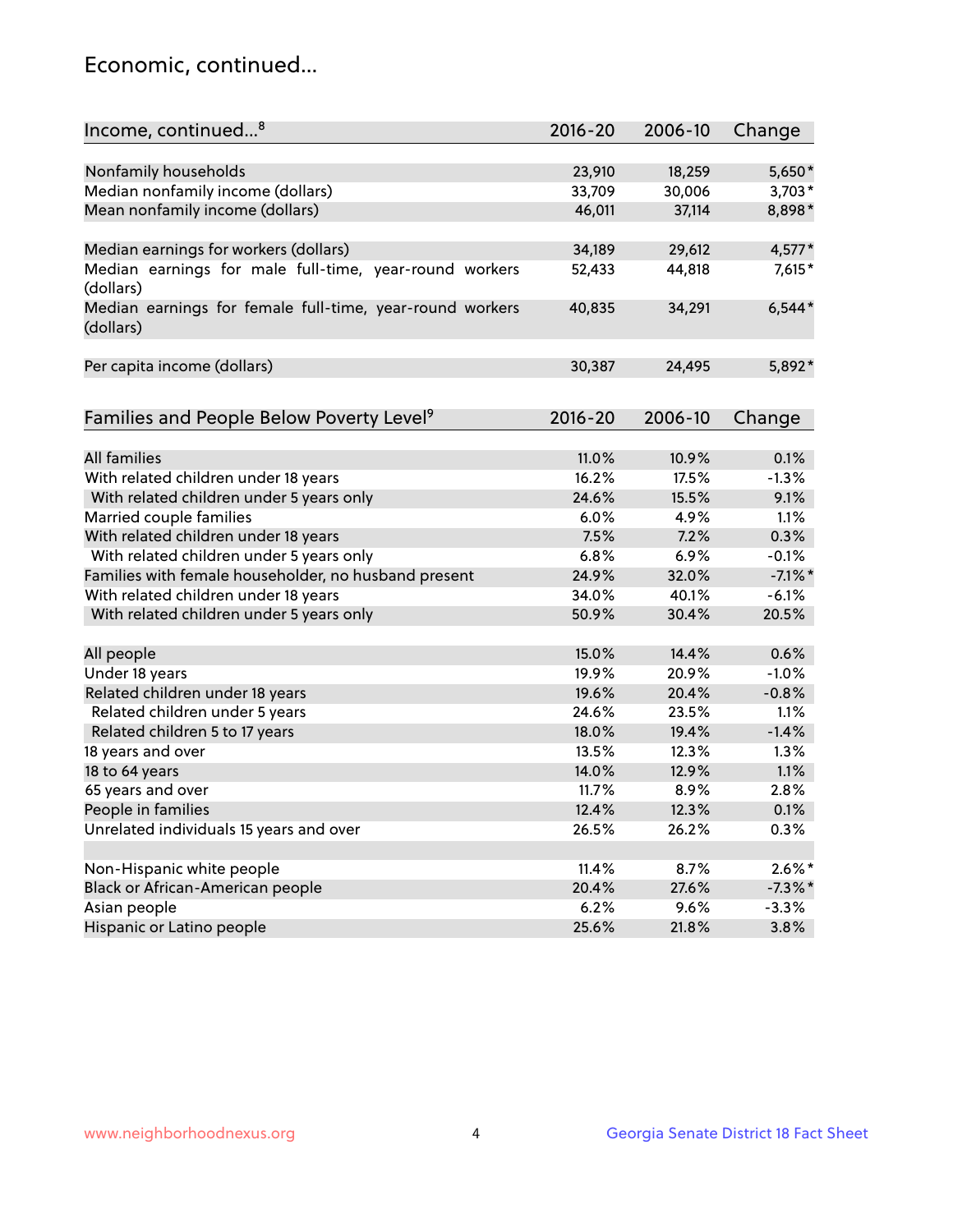## Employment

| Employment Status <sup>10</sup>                                             | 2016-20     | 2006-10 | Change     |
|-----------------------------------------------------------------------------|-------------|---------|------------|
|                                                                             |             |         |            |
| Population 16 years and over<br>In labor force                              | 149,671     | 138,471 | 11,200*    |
| Civilian labor force                                                        | 59.5%       | 62.3%   | $-2.7\%$ * |
|                                                                             | 58.7%       | 61.3%   | $-2.6\%$ * |
| Employed                                                                    | 55.5%       | 56.4%   | $-0.9%$    |
| Unemployed                                                                  | 3.2%        | 4.9%    | $-1.7%$    |
| <b>Armed Forces</b>                                                         | 0.8%        | 0.9%    | $-0.1%$    |
| Not in labor force                                                          | 40.5%       | 37.7%   | $2.7\%$ *  |
| Civilian labor force                                                        | 87,902      | 84,939  | 2,963      |
| <b>Unemployment Rate</b>                                                    | 5.5%        | 8.0%    | $-2.6%$    |
|                                                                             |             |         |            |
| Females 16 years and over                                                   | 78,115      | 71,297  | $6,818*$   |
| In labor force                                                              | 55.4%       | 56.9%   | $-1.5%$    |
| Civilian labor force                                                        | 54.8%       | 56.5%   | $-1.7%$    |
| Employed                                                                    | 51.7%       | 51.9%   | $-0.2%$    |
|                                                                             |             |         |            |
| Own children of the householder under 6 years                               | 11,704      | 12,795  | $-1,091$   |
| All parents in family in labor force                                        | 72.8%       | 66.8%   | 6.0%       |
| Own children of the householder 6 to 17 years                               | 27,319      | 26,839  | 479        |
| All parents in family in labor force                                        | 76.3%       | 71.4%   | 4.9%       |
|                                                                             |             |         |            |
| Industry <sup>11</sup>                                                      | $2016 - 20$ | 2006-10 | Change     |
|                                                                             |             |         |            |
| Civilian employed population 16 years and over                              | 83,100      | 78,121  | 4,979*     |
| Agriculture, forestry, fishing and hunting, and mining                      | 1.3%        | 1.5%    | $-0.3%$    |
| Construction                                                                | 5.1%        | 7.4%    | $-2.3\%$ * |
| Manufacturing                                                               | 10.0%       | 10.7%   | $-0.7%$    |
| Wholesale trade                                                             | 2.1%        | 2.8%    | $-0.7%$    |
| Retail trade                                                                | 12.1%       | 10.9%   | 1.2%       |
| Transportation and warehousing, and utilities                               | 6.0%        | 5.6%    | 0.4%       |
| Information                                                                 | 1.2%        | 1.2%    | $-0.1%$    |
| Finance and insurance, and real estate and rental and leasing               | 6.4%        | 7.2%    | $-0.9%$    |
| Professional, scientific, and management, and administrative                | 8.3%        | 7.9%    | 0.5%       |
| and waste management services                                               |             |         |            |
| Educational services, and health care and social assistance                 | 24.5%       | 22.5%   | $2.0\%$ *  |
| Arts, entertainment, and recreation, and accommodation and<br>food services | 8.1%        | 7.3%    | 0.7%       |
| Other services, except public administration                                | 4.3%        | 5.2%    | $-0.9%$    |
| Public administration                                                       | 10.6%       | 9.7%    | 0.9%       |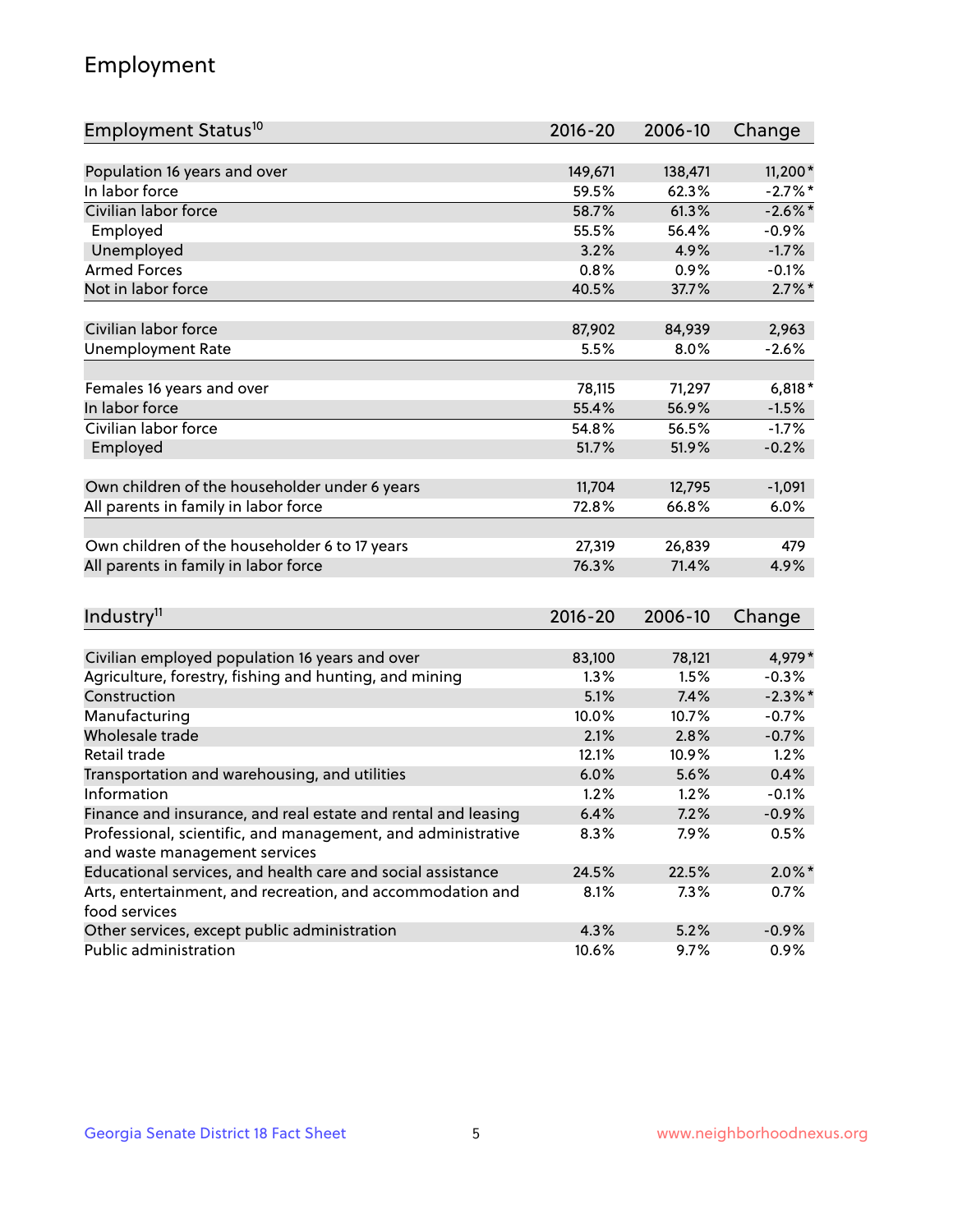## Employment, continued...

| Occupation <sup>12</sup>                                    | $2016 - 20$ | 2006-10 | Change     |
|-------------------------------------------------------------|-------------|---------|------------|
| Civilian employed population 16 years and over              | 83,100      | 78,121  | 4,979*     |
| Management, business, science, and arts occupations         | 35.6%       | 35.0%   | 0.7%       |
| Service occupations                                         | 16.1%       | 15.0%   | 1.1%       |
| Sales and office occupations                                | 24.0%       | 24.7%   | $-0.7%$    |
| Natural<br>and<br>maintenance                               | 9.0%        | 12.1%   | $-3.1\%$ * |
| resources,<br>construction,<br>occupations                  |             |         |            |
| Production, transportation, and material moving occupations | 15.3%       | 13.3%   | $2.0\%$ *  |
| Class of Worker <sup>13</sup>                               | $2016 - 20$ | 2006-10 | Change     |
| Civilian employed population 16 years and over              | 83,100      | 78,121  | 4,979*     |
| Private wage and salary workers                             | 73.3%       | 73.0%   | 0.2%       |
| Government workers                                          | 22.1%       | 21.3%   | 0.8%       |
| Self-employed in own not incorporated business workers      | 4.5%        | 5.6%    | $-1.1\%$ * |
| Unpaid family workers                                       | 0.1%        | 0.1%    | 0.0%       |
| Job Flows <sup>14</sup>                                     | 2019        | 2010    | Change     |
|                                                             |             |         |            |
| Total Jobs in district                                      | 58,897      | 50,213  | 8,684      |
| Held by residents of district                               | 34.6%       | 35.8%   | $-1.2%$    |
| Held by non-residents of district                           | 65.4%       | 64.2%   | 1.2%       |
| Jobs by Industry Sector <sup>15</sup>                       | 2019        | 2010    | Change     |
| Total Jobs in district                                      | 58,897      | 50,213  | 8,684      |
| Goods Producing sectors                                     | 15.3%       | 14.8%   | 0.5%       |
| Trade, Transportation, and Utilities sectors                | 20.8%       | 18.8%   | 1.9%       |
| All Other Services sectors                                  | 63.9%       | 66.4%   | $-2.5%$    |
|                                                             |             |         |            |
| Total Jobs in district held by district residents           | 20,351      | 17,967  | 2,384      |
| <b>Goods Producing sectors</b>                              | 18.6%       | 18.9%   | $-0.4%$    |
| Trade, Transportation, and Utilities sectors                | 14.2%       | 12.3%   | 1.8%       |
| All Other Services sectors                                  | 67.3%       | 68.7%   | $-1.5%$    |
|                                                             |             |         |            |
| Jobs by Earnings <sup>16</sup>                              | 2019        | 2010    | Change     |
| Total Jobs in district                                      | 58,897      | 50,213  | 8,684      |
| Jobs with earnings \$1250/month or less                     | 29.1%       | 32.5%   | $-3.5%$    |
| Jobs with earnings \$1251/month to \$3333/month             | 37.7%       | 41.7%   | $-4.0%$    |
| Jobs with earnings greater than \$3333/month                | 33.2%       | 25.8%   | 7.4%       |
|                                                             |             |         |            |
| Total Jobs in district held by district residents           | 20,351      | 17,967  | 2,384      |
| Jobs with earnings \$1250/month or less                     | 27.3%       | 30.7%   | $-3.4%$    |
| Jobs with earnings \$1251/month to \$3333/month             | 37.4%       | 42.8%   | $-5.4%$    |
| Jobs with earnings greater than \$3333/month                | 35.4%       | 26.5%   | 8.8%       |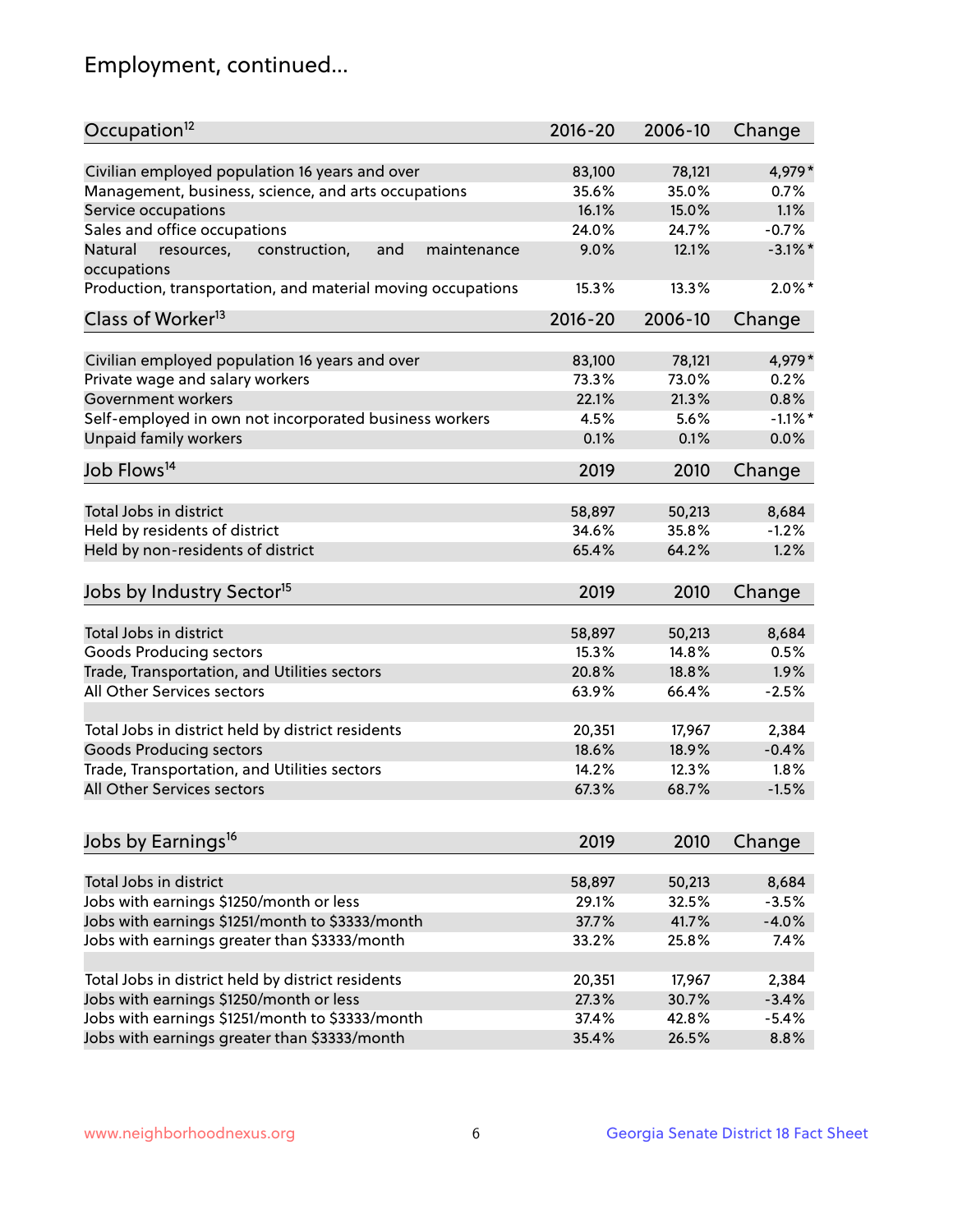## Employment, continued...

| 2019   | 2010   | Change  |
|--------|--------|---------|
|        |        |         |
| 58,897 | 50,213 | 8,684   |
| 25.8%  | 25.4%  | 0.3%    |
| 51.9%  | 57.4%  | $-5.6%$ |
| 22.3%  | 17.1%  | 5.2%    |
|        |        |         |
| 20,351 | 17.967 | 2,384   |
| 22.2%  | 21.3%  | 1.0%    |
| 51.5%  | 57.9%  | $-6.4%$ |
| 26.3%  | 20.9%  | 5.4%    |
|        |        |         |

#### Education

| School Enrollment <sup>18</sup>                | $2016 - 20$ | 2006-10 | Change     |
|------------------------------------------------|-------------|---------|------------|
|                                                |             |         |            |
| Population 3 years and over enrolled in school | 48,724      | 49,199  | $-475$     |
| Nursery school, preschool                      | 4.5%        | 6.1%    | $-1.6\%$ * |
| Kindergarten                                   | 5.1%        | 5.8%    | $-0.7%$    |
| Elementary school (grades 1-8)                 | 39.8%       | 38.9%   | 0.8%       |
| High school (grades 9-12)                      | 20.8%       | 20.6%   | 0.3%       |
| College or graduate school                     | 29.8%       | 28.5%   | $1.3\%$    |
| Educational Attainment <sup>19</sup>           | $2016 - 20$ | 2006-10 | Change     |
|                                                |             |         |            |
| Population 25 years and over                   | 126,379     | 116,086 | 10,293*    |
| Less than 9th grade                            | 3.5%        | 5.4%    | $-1.9%$    |
| 9th to 12th grade, no diploma                  | 8.0%        | 9.9%    | $-1.8\%$ * |
| High school graduate (includes equivalency)    | 29.8%       | 32.3%   | $-2.5%$ *  |
| Some college, no degree                        | 21.7%       | 21.7%   | $-0.0%$    |
| Associate's degree                             | 9.6%        | 6.9%    | $2.6\%$ *  |
| Bachelor's degree                              | 13.8%       | 15.3%   | $-1.5%$ *  |
| Graduate or professional degree                | 13.6%       | 8.5%    | $5.1\%$ *  |
|                                                |             |         |            |
| Percent high school graduate or higher         | 88.4%       | 84.7%   | $3.7\%$ *  |
| Percent bachelor's degree or higher            | 27.3%       | 23.8%   | $3.6\%$ *  |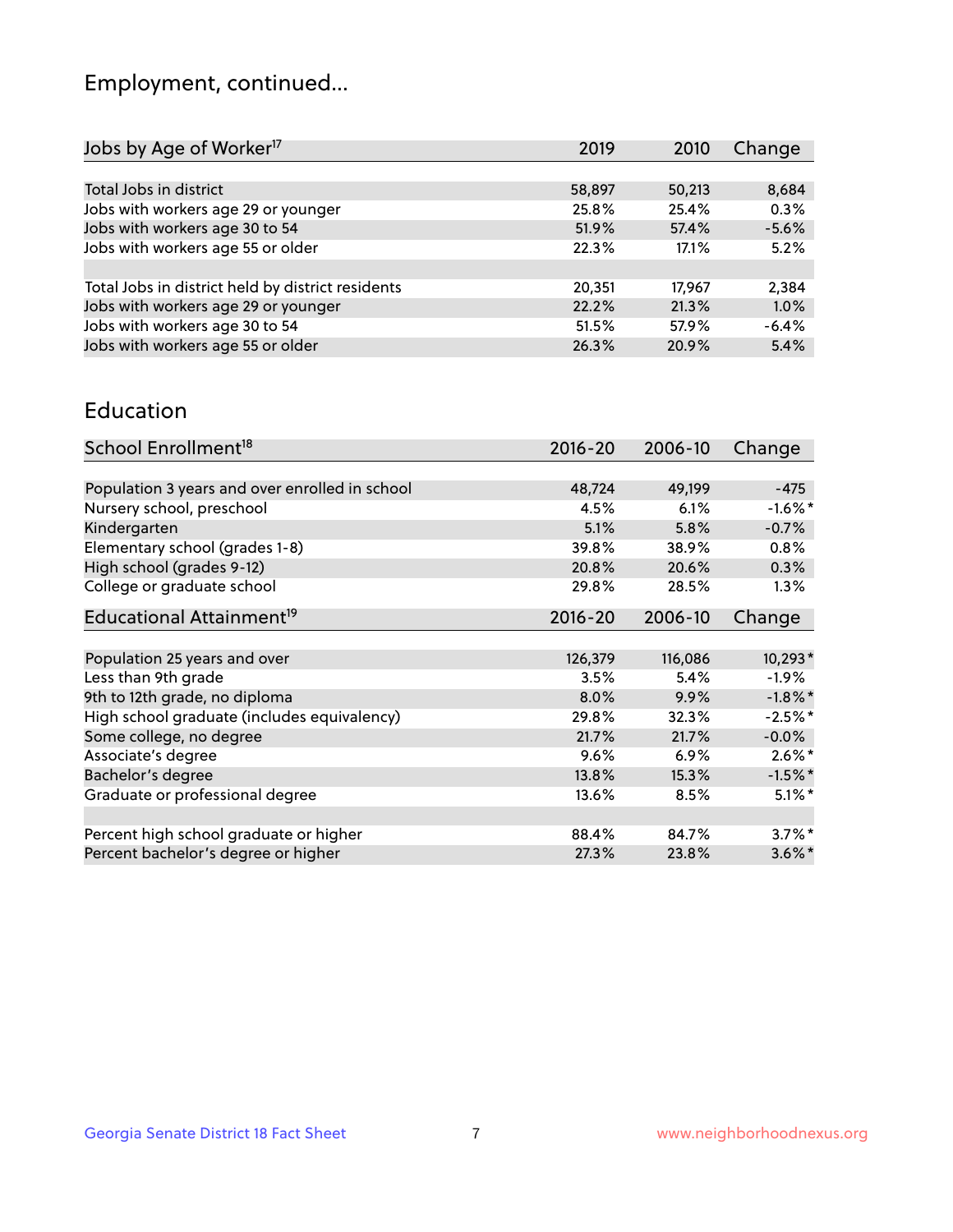## Housing

| Households by Type <sup>20</sup>                     | 2016-20 | 2006-10 | Change     |
|------------------------------------------------------|---------|---------|------------|
|                                                      |         |         |            |
| <b>Total households</b>                              | 70,657  | 64,715  | $5,942*$   |
| Family households (families)                         | 66.2%   | 71.8%   | $-5.6\%$ * |
| With own children under 18 years                     | 26.4%   | 30.4%   | $-4.0\%$ * |
| Married-couple family                                | 48.4%   | 53.9%   | $-5.5%$ *  |
| With own children of the householder under 18 years  | 17.9%   | 20.9%   | $-3.0\%$ * |
| Male householder, no wife present, family            | 4.3%    | 4.4%    | $-0.1%$    |
| With own children of the householder under 18 years  | 1.4%    | 2.0%    | $-0.6%$    |
| Female householder, no husband present, family       | 13.4%   | 13.4%   | $-0.0\%$   |
| With own children of the householder under 18 years  | 7.1%    | 7.4%    | $-0.3%$    |
| Nonfamily households                                 | 33.8%   | 28.2%   | $5.6\%$ *  |
| Householder living alone                             | 29.3%   | 24.1%   | $5.2\%$ *  |
| 65 years and over                                    | 11.6%   | 7.9%    | $3.7\%$ *  |
|                                                      |         |         |            |
| Households with one or more people under 18 years    | 30.7%   | 34.9%   | $-4.2%$    |
| Households with one or more people 65 years and over | 30.5%   | 23.1%   | $7.4\%$ *  |
|                                                      |         |         |            |
| Average household size                               | 2.56    | 2.65    | $-0.09*$   |
| Average family size                                  | 3.16    | 3.12    | 0.04       |
|                                                      |         |         |            |
| Housing Occupancy <sup>21</sup>                      | 2016-20 | 2006-10 | Change     |
|                                                      |         |         |            |
| Total housing units                                  | 78,711  | 73,449  | $5,262*$   |
| Occupied housing units                               | 89.8%   | 88.1%   | $1.7\%$ *  |
| Vacant housing units                                 | 10.2%   | 11.9%   | $-1.7%$ *  |
| Homeowner vacancy rate                               | 1.3     | 2.5     | $-1.2$     |
| Rental vacancy rate                                  | 6.5     | 8.0     | $-1.4$     |
|                                                      |         |         |            |
| Units in Structure <sup>22</sup>                     | 2016-20 | 2006-10 | Change     |
|                                                      |         |         |            |
| Total housing units                                  | 78,711  | 73,449  | $5,262*$   |
| 1-unit, detached                                     |         |         |            |
|                                                      | 68.1%   | 69.6%   | $-1.5%$    |
| 1-unit, attached                                     | 1.8%    | 1.9%    | $-0.1%$    |
| 2 units                                              | 2.1%    | 1.9%    | 0.2%       |
| 3 or 4 units                                         | 3.2%    | 2.9%    | 0.2%       |
| 5 to 9 units                                         | 5.0%    | 5.0%    | $-0.0%$    |
| 10 to 19 units                                       | 3.5%    | 1.8%    | $1.7\%$ *  |
| 20 or more units                                     | 3.1%    | 1.6%    | 1.4%       |
| Mobile home                                          | 13.2%   | 15.2%   | $-2.1\%$ * |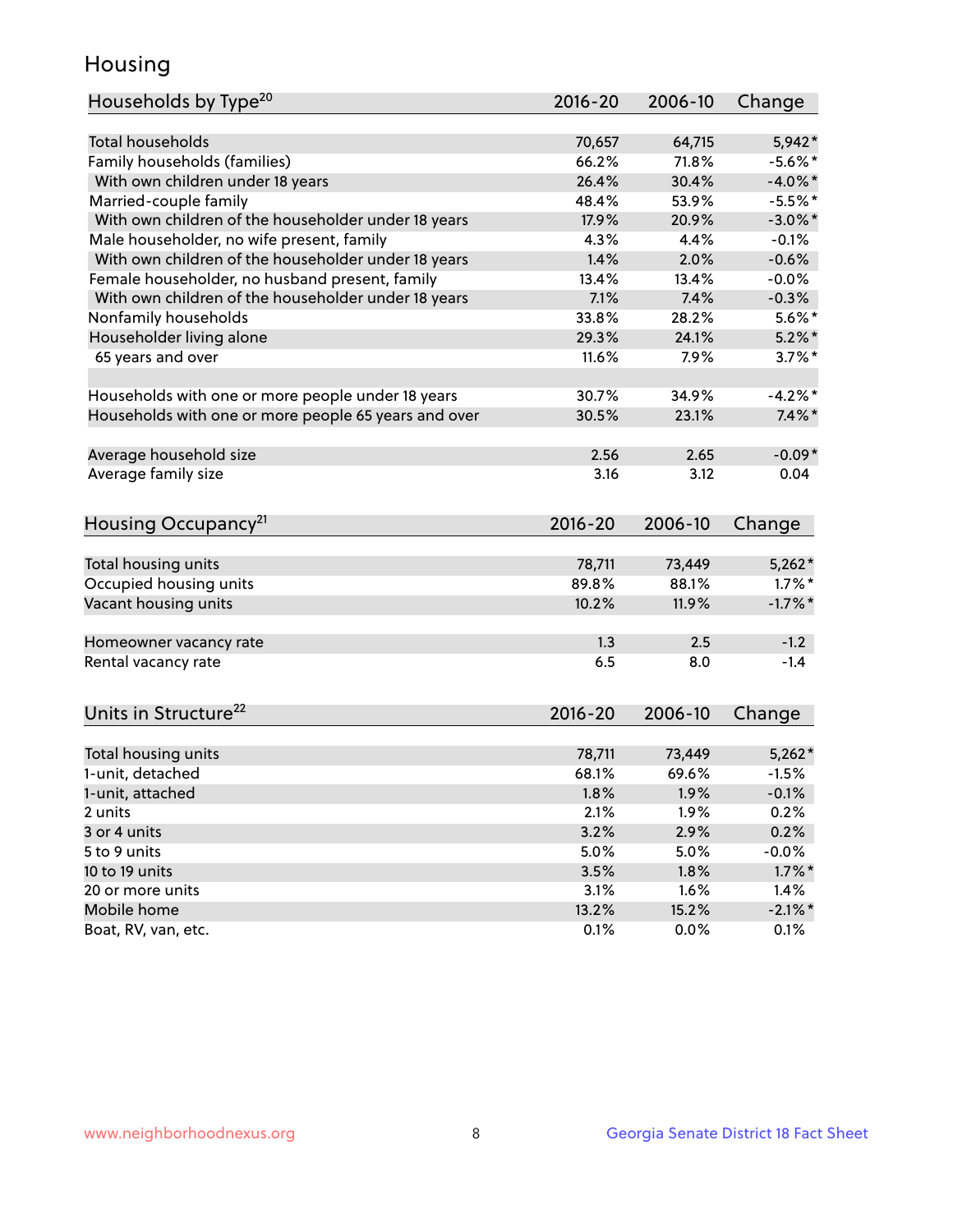## Housing, Continued...

| Year Structure Built <sup>23</sup>             | 2016-20     | 2006-10 | Change      |
|------------------------------------------------|-------------|---------|-------------|
| Total housing units                            | 78,711      | 73,449  | $5,262*$    |
| Built 2014 or later                            | 3.1%        | (X)     | (X)         |
| Built 2010 to 2013                             | 3.6%        | (X)     | (X)         |
| Built 2000 to 2009                             | 20.6%       | 19.1%   | 1.5%        |
| Built 1990 to 1999                             | 23.1%       | 24.2%   | $-1.1%$     |
| Built 1980 to 1989                             | 17.0%       | 18.3%   | $-1.3%$     |
| Built 1970 to 1979                             | 14.3%       | 16.5%   | $-2.1\%$ *  |
| Built 1960 to 1969                             | 7.1%        | 8.7%    | $-1.6%$ *   |
| Built 1950 to 1959                             | 4.9%        | 5.1%    | $-0.2%$     |
| Built 1940 to 1949                             | 2.2%        | 2.2%    | $-0.0%$     |
| Built 1939 or earlier                          | 4.2%        | 5.9%    | $-1.8\%$ *  |
| Housing Tenure <sup>24</sup>                   | $2016 - 20$ | 2006-10 | Change      |
| Occupied housing units                         | 70,657      | 64,715  | 5,942*      |
| Owner-occupied                                 | 68.3%       | 73.8%   | $-5.6\%$ *  |
| Renter-occupied                                | 31.7%       | 26.2%   | $5.6\%$ *   |
| Average household size of owner-occupied unit  | 2.64        | 2.66    | $-0.02$     |
| Average household size of renter-occupied unit | 2.40        | 2.62    | $-0.22*$    |
| Residence 1 Year Ago <sup>25</sup>             | $2016 - 20$ | 2006-10 | Change      |
| Population 1 year and over                     | 184,364     | 174,632 | $9,732*$    |
| Same house                                     | 87.2%       | 84.2%   | $3.1\%$ *   |
| Different house in the U.S.                    | 12.5%       | 15.3%   | $-2.9\%$ *  |
| Same county                                    | 5.3%        | 8.1%    | $-2.7%$ *   |
| Different county                               | 7.2%        | 7.3%    | $-0.1%$     |
| Same state                                     | 5.2%        | 5.1%    | 0.1%        |
| Different state                                | 2.0%        | 2.2%    | $-0.2%$     |
| Abroad                                         | 0.3%        | 0.5%    | $-0.2%$     |
| Value of Housing Unit <sup>26</sup>            | 2016-20     | 2006-10 | Change      |
| Owner-occupied units                           | 48,235      | 47,780  | 455         |
| Less than \$50,000                             | 9.7%        | 10.5%   | $-0.8%$     |
| \$50,000 to \$99,999                           | 19.1%       | 22.9%   | $-3.8\%$ *  |
| \$100,000 to \$149,999                         | 21.1%       | 24.4%   | $-3.3\%$ *  |
| \$150,000 to \$199,999                         | 20.0%       | 18.1%   | $1.9\%$ *   |
| \$200,000 to \$299,999                         | 14.7%       | 14.0%   | 0.8%        |
| \$300,000 to \$499,999                         | 10.5%       | 7.2%    | $3.3\%$ *   |
| \$500,000 to \$999,999                         | 4.3%        | 2.5%    | 1.8%        |
| \$1,000,000 or more                            | 0.6%        | 0.4%    | 0.2%        |
| Median (dollars)                               | 150,160     | 132,509 | 17,651*     |
| Mortgage Status <sup>27</sup>                  | $2016 - 20$ | 2006-10 | Change      |
| Owner-occupied units                           | 48,235      | 47,780  | 455         |
| Housing units with a mortgage                  | 56.8%       | 70.0%   | $-13.2\%$ * |
| Housing units without a mortgage               | 43.2%       | 30.0%   | 13.2%*      |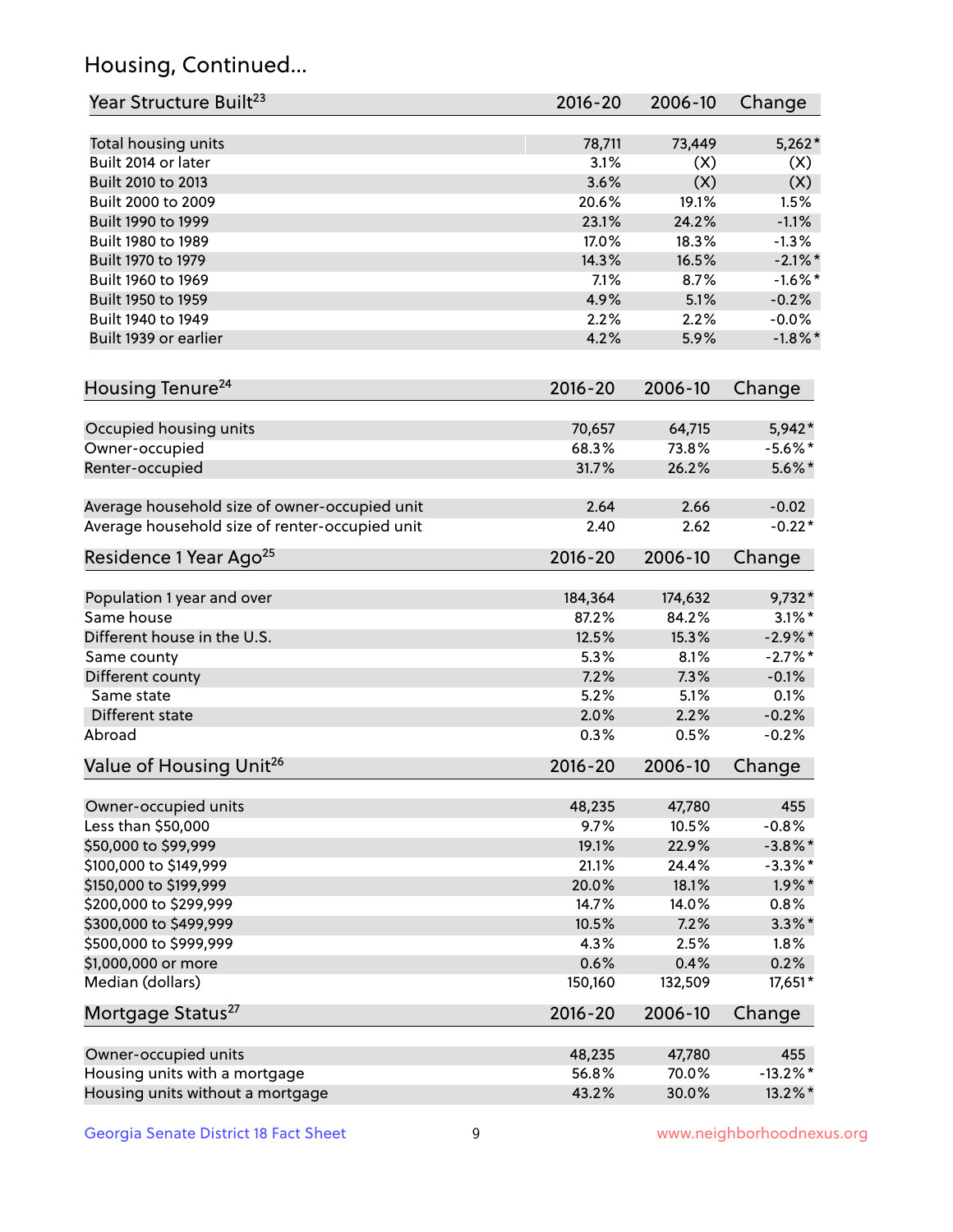## Housing, Continued...

| Selected Monthly Owner Costs <sup>28</sup>                                            | 2016-20     | 2006-10 | Change     |
|---------------------------------------------------------------------------------------|-------------|---------|------------|
| Housing units with a mortgage                                                         | 27,405      | 33,470  | $-6,065*$  |
| Less than \$300                                                                       | 0.1%        | 0.1%    | 0.0%       |
| \$300 to \$499                                                                        | 1.4%        | 1.9%    | $-0.5%$    |
| \$500 to \$999                                                                        | 26.0%       | 33.1%   | $-7.1\%$ * |
| \$1,000 to \$1,499                                                                    | 37.1%       | 35.2%   | 1.9%       |
| \$1,500 to \$1,999                                                                    | 17.0%       | 16.1%   | 0.9%       |
| \$2,000 to \$2,999                                                                    | 14.7%       | 9.8%    | $5.0\%$ *  |
| \$3,000 or more                                                                       | 3.8%        | 3.9%    | $-0.1\%$   |
| Median (dollars)                                                                      | 1,263       | 1,186   | $77*$      |
| Housing units without a mortgage                                                      | 20,830      | 14,311  | $6,520*$   |
| Less than \$150                                                                       | 2.9%        | 4.6%    | $-1.7%$    |
| \$150 to \$249                                                                        | 9.3%        | 15.6%   | $-6.2%$    |
| \$250 to \$349                                                                        | 22.4%       | 28.6%   | $-6.2%$ *  |
| \$350 to \$499                                                                        | 28.9%       | 31.4%   | $-2.6%$    |
| \$500 to \$699                                                                        | 23.1%       | 13.4%   | $9.7\%$ *  |
| \$700 or more                                                                         | 13.3%       | 6.4%    | $6.9\%$ *  |
| Median (dollars)                                                                      | 425         | 354     | $71*$      |
| Selected Monthly Owner Costs as a Percentage of<br>Household Income <sup>29</sup>     | $2016 - 20$ | 2006-10 | Change     |
| Housing units with a mortgage (excluding units where<br>SMOCAPI cannot be computed)   | 27,210      | 33,281  | $-6,071*$  |
| Less than 20.0 percent                                                                | 54.8%       | 44.3%   | 10.5%*     |
| 20.0 to 24.9 percent                                                                  | 14.7%       | 15.7%   | $-1.0%$    |
| 25.0 to 29.9 percent                                                                  | 6.5%        | 9.8%    | $-3.3\%$ * |
| 30.0 to 34.9 percent                                                                  | 5.6%        | 8.2%    | $-2.6\%$ * |
| 35.0 percent or more                                                                  | 18.4%       | 22.0%   | $-3.6\%$ * |
| Not computed                                                                          | 195         | 189     | 6          |
| Housing unit without a mortgage (excluding units where<br>SMOCAPI cannot be computed) | 20,044      | 14,067  | 5,976*     |
| Less than 10.0 percent                                                                | 50.6%       | 45.0%   | 5.6%       |
| 10.0 to 14.9 percent                                                                  | 18.6%       | 22.0%   | $-3.4\%$ * |
| 15.0 to 19.9 percent                                                                  | 9.5%        | 12.2%   | $-2.6%$    |
| 20.0 to 24.9 percent                                                                  | 6.9%        | 4.7%    | 2.2%       |
| 25.0 to 29.9 percent                                                                  | 3.5%        | 5.5%    | $-1.9%$    |
| 30.0 to 34.9 percent                                                                  | 1.8%        | 2.0%    | $-0.2%$    |
| 35.0 percent or more                                                                  | 9.0%        | 8.7%    | 0.3%       |
| Not computed                                                                          | 787         | 243     | 543        |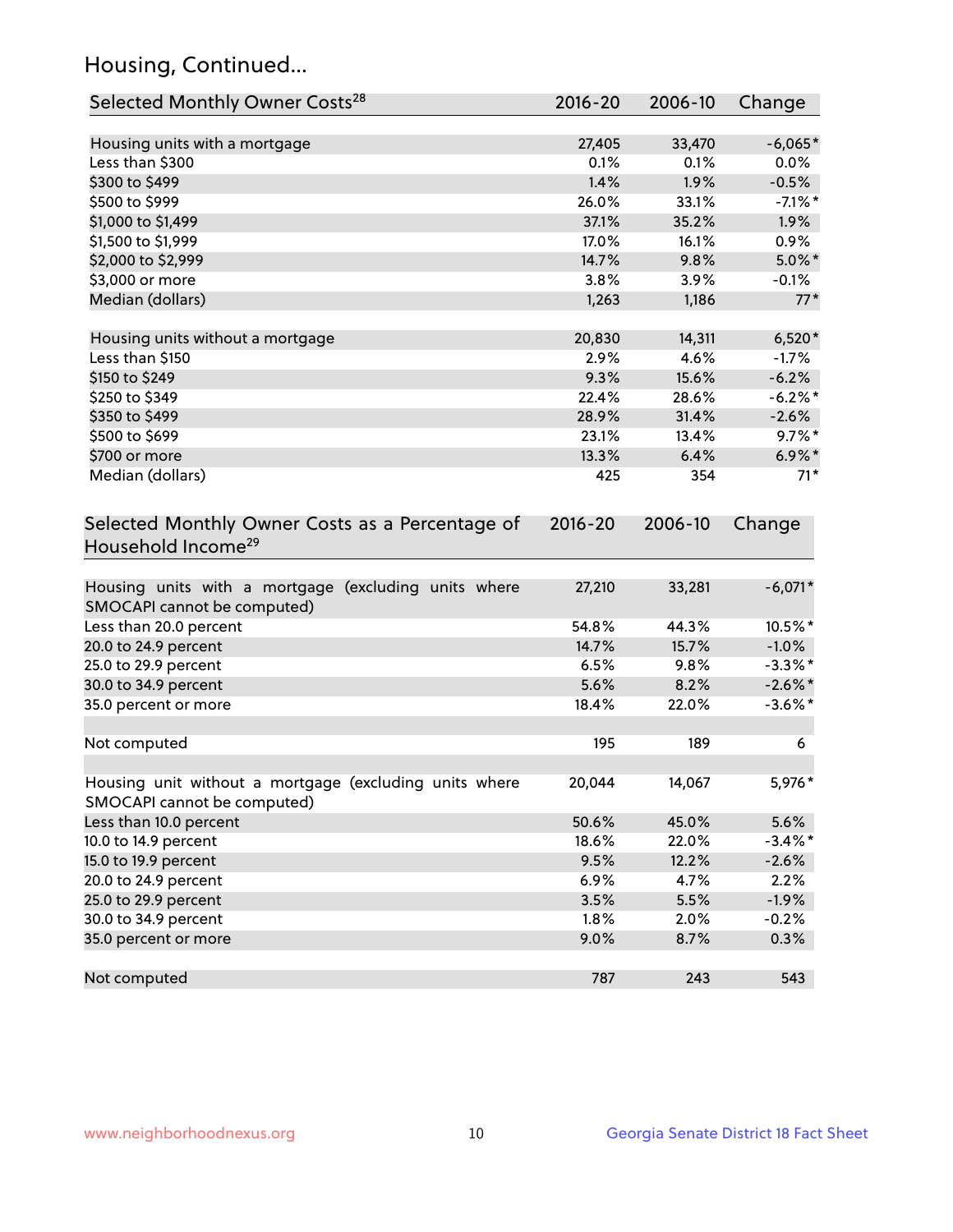## Housing, Continued...

| Gross Rent <sup>30</sup>                                     | 2016-20     | 2006-10 | Change   |
|--------------------------------------------------------------|-------------|---------|----------|
|                                                              |             |         |          |
| Occupied units paying rent                                   | 21,016      | 15,465  | $5,551*$ |
| Less than \$200                                              | $0.8\%$     | 2.7%    | $-1.9\%$ |
| \$200 to \$499                                               | 10.4%       | 16.7%   | $-6.3%$  |
| \$500 to \$749                                               | 19.8%       | 29.8%   | $-10.1%$ |
| \$750 to \$999                                               | 31.3%       | 34.0%   | $-2.6%$  |
| \$1,000 to \$1,499                                           | 33.3%       | 14.3%   | 19.0%*   |
| \$1,500 to \$1,999                                           | 2.4%        | 1.8%    | 0.6%     |
| \$2,000 or more                                              | 2.0%        | 0.7%    | $1.2\%$  |
| Median (dollars)                                             | 904         | 809     | $95*$    |
|                                                              |             |         |          |
| No rent paid                                                 | 1,406       | 1,470   | $-63$    |
|                                                              |             |         |          |
| Gross Rent as a Percentage of Household Income <sup>31</sup> | $2016 - 20$ | 2006-10 | Change   |

| Occupied units paying rent (excluding units where GRAPI<br>cannot be computed) | 20,245 | 15,094 | $5,151*$ |
|--------------------------------------------------------------------------------|--------|--------|----------|
| Less than 15.0 percent                                                         | 15.2%  | 12.0%  | 3.2%     |
| 15.0 to 19.9 percent                                                           | 14.7%  | 14.5%  | 0.2%     |
| 20.0 to 24.9 percent                                                           | 11.5%  | 13.6%  | $-2.1%$  |
| 25.0 to 29.9 percent                                                           | 10.7%  | 10.7%  | 0.0%     |
| 30.0 to 34.9 percent                                                           | 10.7%  | 9.1%   | 1.5%     |
| 35.0 percent or more                                                           | 37.2%  | 40.1%  | $-2.8%$  |
|                                                                                |        |        |          |
| Not computed                                                                   | 2,178  | 1,840  | 337      |

## Transportation

| Commuting to Work <sup>32</sup>           | 2016-20 | 2006-10 | Change     |
|-------------------------------------------|---------|---------|------------|
|                                           |         |         |            |
| Workers 16 years and over                 | 82,816  | 77,638  | $5,178*$   |
| Car, truck, or van - drove alone          | 84.6%   | 83.5%   | 1.1%       |
| Car, truck, or van - carpooled            | 9.2%    | 12.2%   | $-3.0\%$ * |
| Public transportation (excluding taxicab) | 0.3%    | 0.1%    | 0.1%       |
| Walked                                    | 1.3%    | 1.3%    | $-0.0%$    |
| Other means                               | 1.1%    | $0.9\%$ | 0.2%       |
| Worked at home                            | 3.7%    | 2.0%    | $1.7\%$ *  |
|                                           |         |         |            |
| Mean travel time to work (minutes)        | 23.8    | 23.5    | $0.3*$     |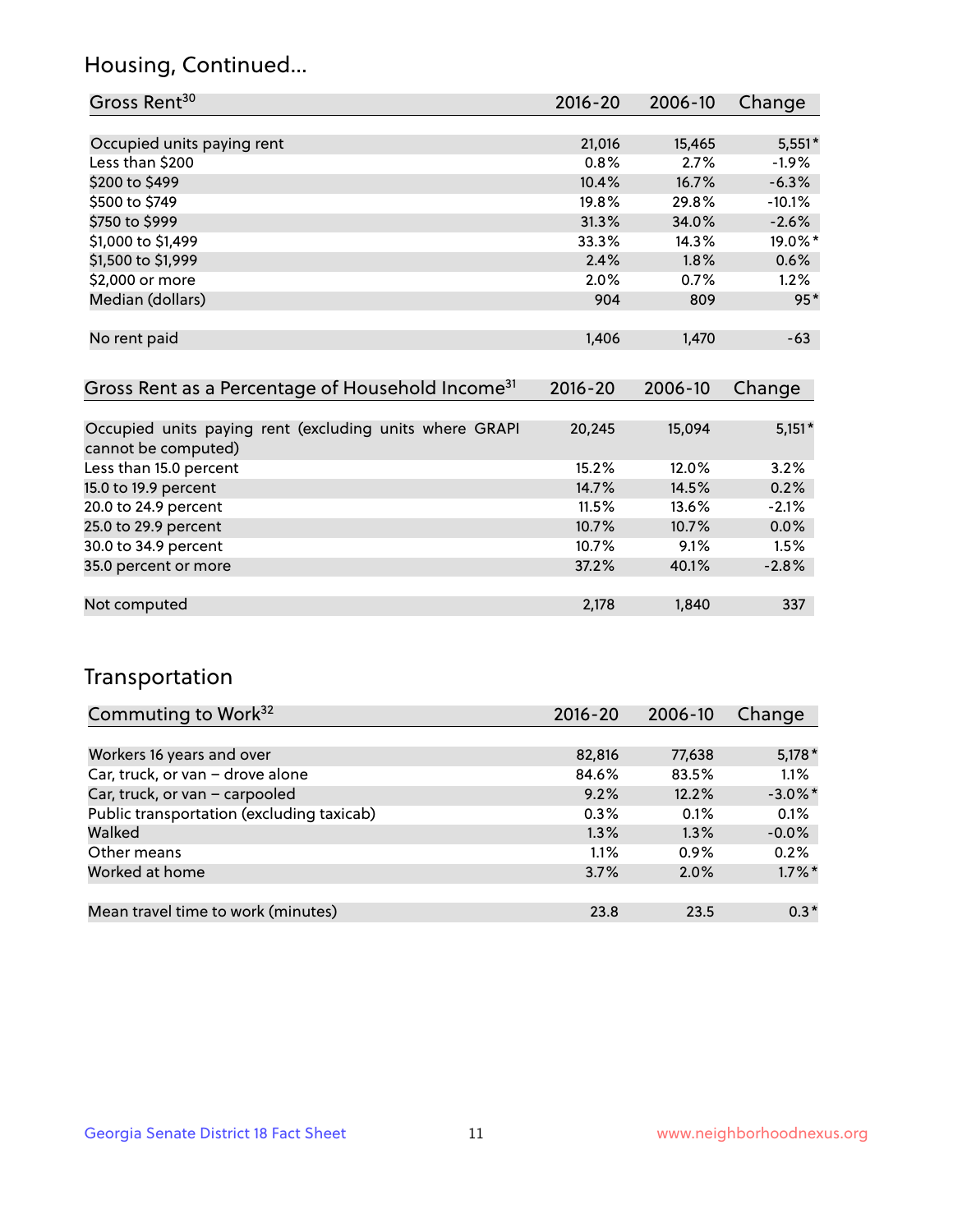## Transportation, Continued...

| Vehicles Available <sup>33</sup> | $2016 - 20$ | 2006-10 | Change   |
|----------------------------------|-------------|---------|----------|
|                                  |             |         |          |
| Occupied housing units           | 70,657      | 64,715  | $5.942*$ |
| No vehicles available            | 6.2%        | 5.2%    | 1.0%     |
| 1 vehicle available              | 30.6%       | 29.4%   | 1.2%     |
| 2 vehicles available             | 37.2%       | 37.9%   | $-0.7%$  |
| 3 or more vehicles available     | 26.0%       | 27.5%   | $-1.5%$  |

#### Health

| Health Insurance coverage <sup>34</sup>                 | 2016-20 |
|---------------------------------------------------------|---------|
|                                                         |         |
| Civilian Noninstitutionalized Population                | 182,222 |
| With health insurance coverage                          | 89.5%   |
| With private health insurance coverage                  | 69.0%   |
| With public health coverage                             | 34.2%   |
| No health insurance coverage                            | 10.5%   |
| Civilian Noninstitutionalized Population Under 19 years | 44,585  |
| No health insurance coverage                            | 6.2%    |
| Civilian Noninstitutionalized Population 19 to 64 years | 108,307 |
| In labor force:                                         | 81,630  |
| Employed:                                               | 77,496  |
| With health insurance coverage                          | 87.4%   |
| With private health insurance coverage                  | 83.5%   |
| With public coverage                                    | 6.8%    |
| No health insurance coverage                            | 12.6%   |
| Unemployed:                                             | 4,134   |
| With health insurance coverage                          | 52.6%   |
| With private health insurance coverage                  | 35.5%   |
| With public coverage                                    | 19.9%   |
| No health insurance coverage                            | 47.4%   |
| Not in labor force:                                     | 26,677  |
| With health insurance coverage                          | 82.8%   |
| With private health insurance coverage                  | 53.8%   |
| With public coverage                                    | 40.2%   |
| No health insurance coverage                            | 17.2%   |